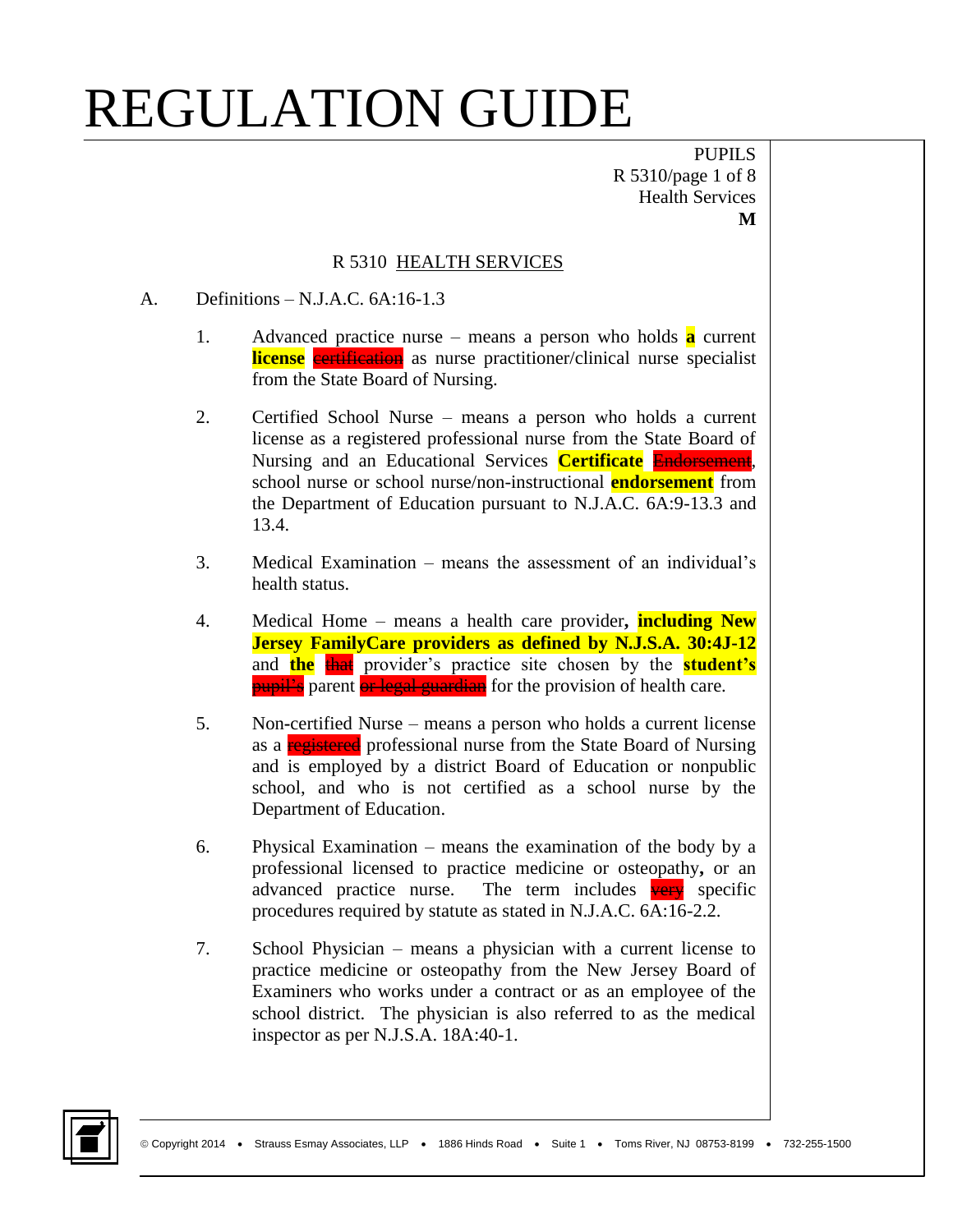PUPILS R 5310/page 2 of 8 Health Services

B. Medical Examinations – General Conditions

Each **student** pupil medical examination shall be conducted at the medical home of the **student pupil**. If a **student pupil** does not have a medical home, the school district shall provide **the** this examination at the school physician's office or other comparably equipped facility **pursuant to N.J.S.A. 18A:40-4**. For the purpose of the physical examination required for pupils prior to participation on a school-sponsored interscholastic or intramural athletic team or squad for pupils enrolled in grades six to twelve, the pupil's parent(s) or legal guardian(s) may choose either the school physician or their own private physician. A full report of the examination shall be maintained as part of the pupil's health record.

The findings of required examinations under C. through G. below shall be documented on a form that is approved by the Commissioner of Education and shall include the following components:

- 1. Immunizations pursuant to N.J.A.C. 8:57-4.1 through **4.24** 4.16;
- 2. Medical history including allergies, past serious illnesses, injuries**,** and operations, medications, and current health problems;
- 3. Health screenings including height, weight, hearing, blood pressure, and vision; and
- 4. Physical examinations.

The **district** Board of Education shall make accessible information regarding the N**ew** J**ersey** FamilyCare Program for **students** pupils who are knowingly without medical coverage pursuant to N.J.S.A. 18A:40-34.

Pursuant to N.J.S.A. 18A:40-4.4, a **student pupil** who presents a statement signed by his/her parent(s) or legal guardian(s) that required examinations interfere with the free exercise of his/her religious beliefs shall be examined only to the extent necessary to determine whether the **student pupil** is ill or infected with a communicable disease or under the influence of alcohol or drugs or is disabled or is fit to participate in any health, safety, or physical education course required by law.

Information concerning a **student's** pupille HIV/AIDS status shall not be required as part of the medical examination or health history pursuant to N.J.S.A. 26:5C-1 et seq.

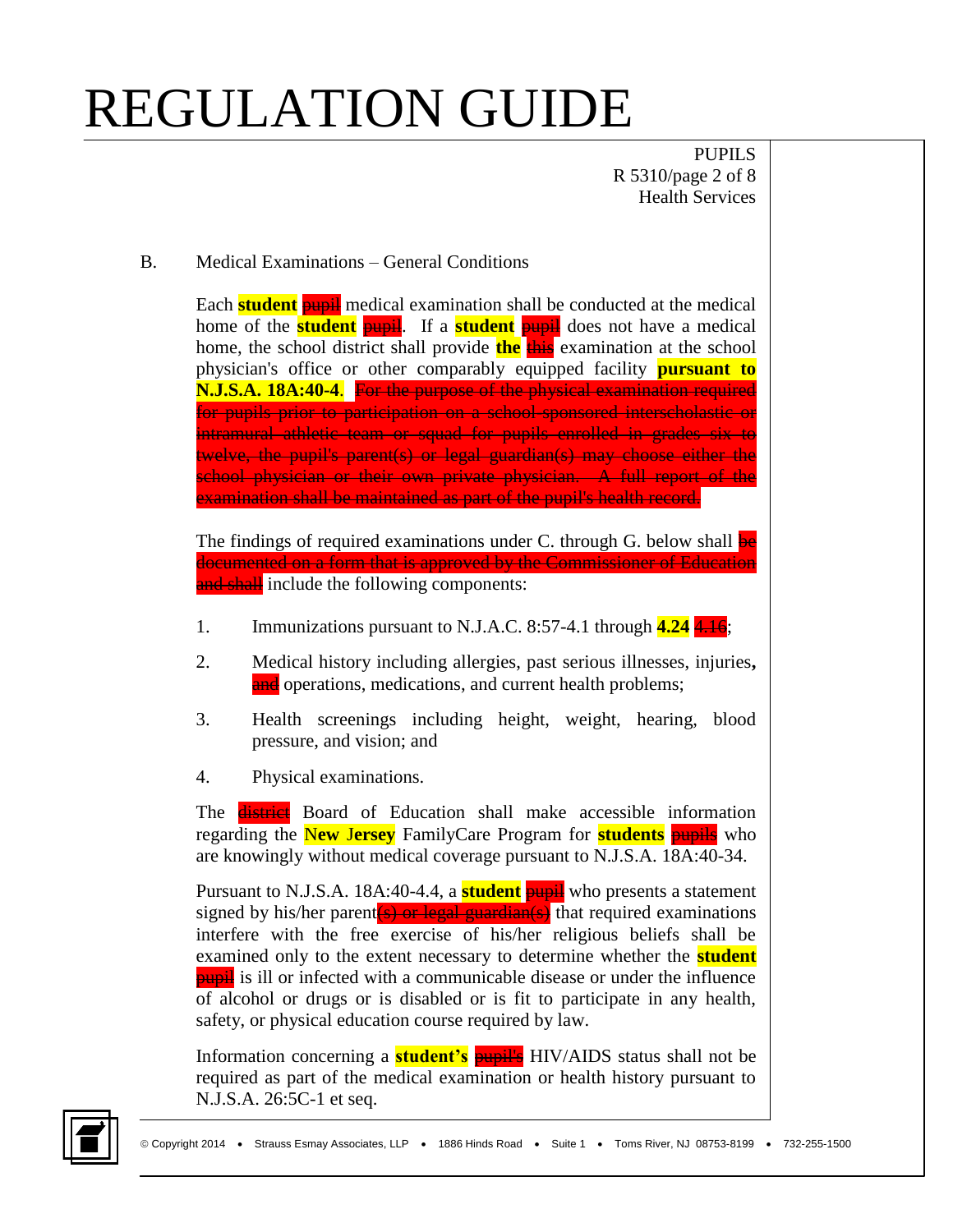PUPILS R 5310/page 3 of 8 Health Services

C. Medical Examinations - Prior **t**To Participation **o**On **a**A School-Sponsored Interscholastic **o**Or Intramural Athletic Team **o**Or Squad **f**For **Students** Pupils Enrolled **i**n **Any** Grades Six **t**Fo Twelve

The school district shall ensure that **students** pupils receive medical examinations prior to participation on a school-sponsored interscholastic or intramural athletic team or squad for **students** pupils enrolled in any of the grades six to twelve.

- 1. The examination shall be conducted within 365 days prior to the first practice session.
- 2. The medical examination shall include a health history questionnaire, completed and signed by the parent (s) or legal guardian(s).
	- a. The report of health findings of the medical examination for participation shall be documented on the Athletic Preparticipation Physical Examination Form approved by the Commissioner of Education to determine whether the **student pupil** had or currently has any of the following **conditions** since their last physical:
		- (1) Injuries;
		- (2) Chronic or ongoing illness;
		- (3) **Need for p**Prescribed medication;
		- (4) Allergies;
		- (5) Head-related conditions;
		- (6) Heart-related conditions;
		- (7) Eye, ear, nose, mouth, or throat conditions;
		- (8) Neuromuscular/orthopedic conditions; or
		- (9) General or exercise-related conditions.

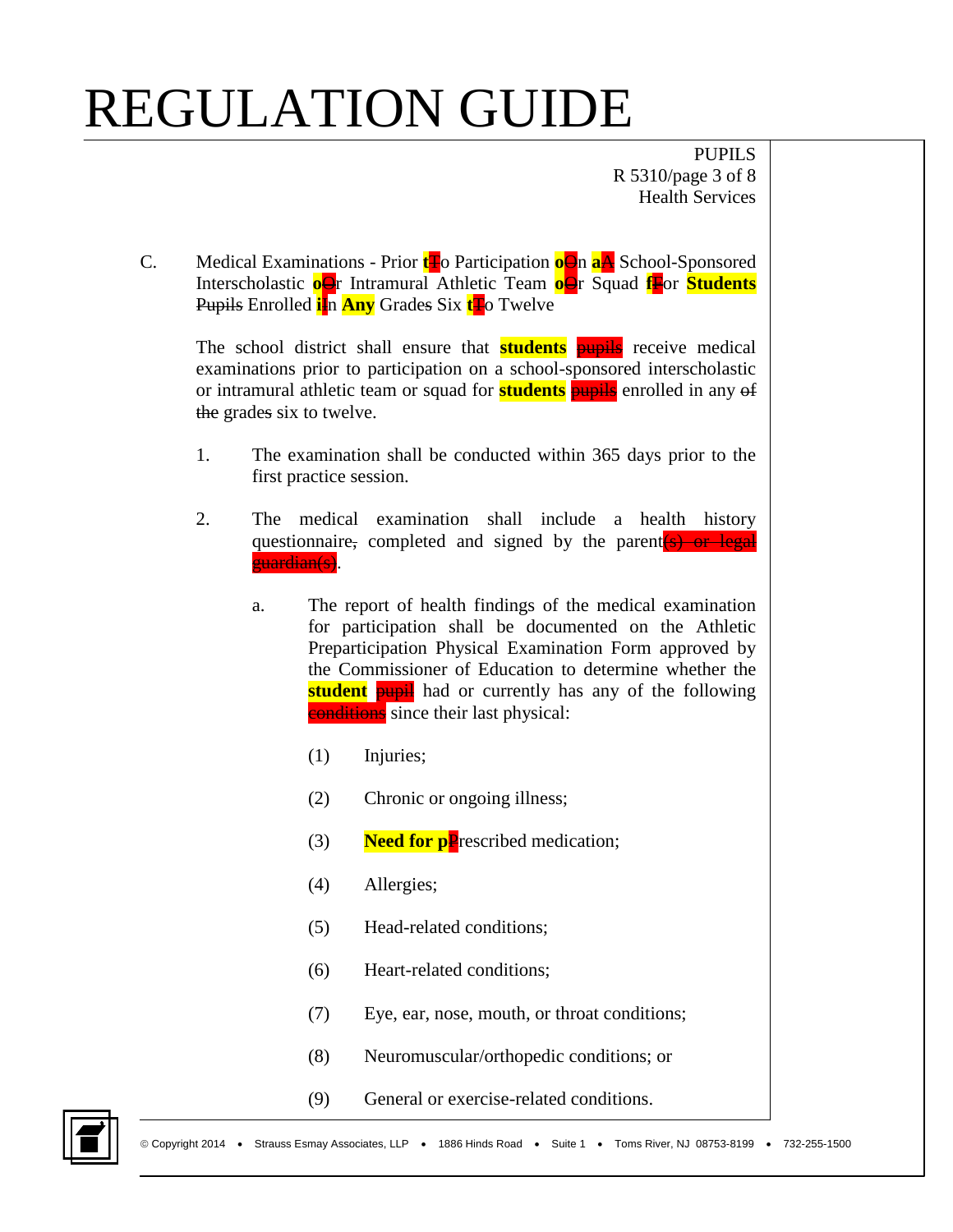PUPILS R 5310/page 4 of 8 Health Services

- b. The medical report shall include a determination concerning the **student's** pupil's participation **that** from the examining physician, advanced practice nurse or physician's assistant which includes, at a minimum, the following normalities:
	- (1) Measurement of weight, height, and blood pressure;
	- (2) Examination of the skin to determine the presence of infection, scars from previous surgery or trauma, jaundice**, a rash,** and purpura;
	- (3) Examination of the eyes to determine visual acuity, use of eyeglasses or contact lenses, and examination of the sclera for the presence of jaundice;
	- (4) Examination of the ears to determine the presence of acute or chronic infection, perforation of the eardrum and gross hearing loss;
	- (5) Examination of the nose to assess the presence of deformity which may affect endurance;
	- (6) Assessment of the neck, back, and spine to determine range of motion, the presence of pain associated with such motion, and abnormal curvature of the spine;
	- (7) Examination of chest contour;
	- (8) Auscultation and percussion of the lungs;
	- (9) Assessment of the heart with attention to the presence of murmurs, noting rhythm and rate;
	- (10) Assessment of the abdomen with attention to the possible presence of **hepatomegaly** heptamegaly, splenomegaly, or abnormal masses;

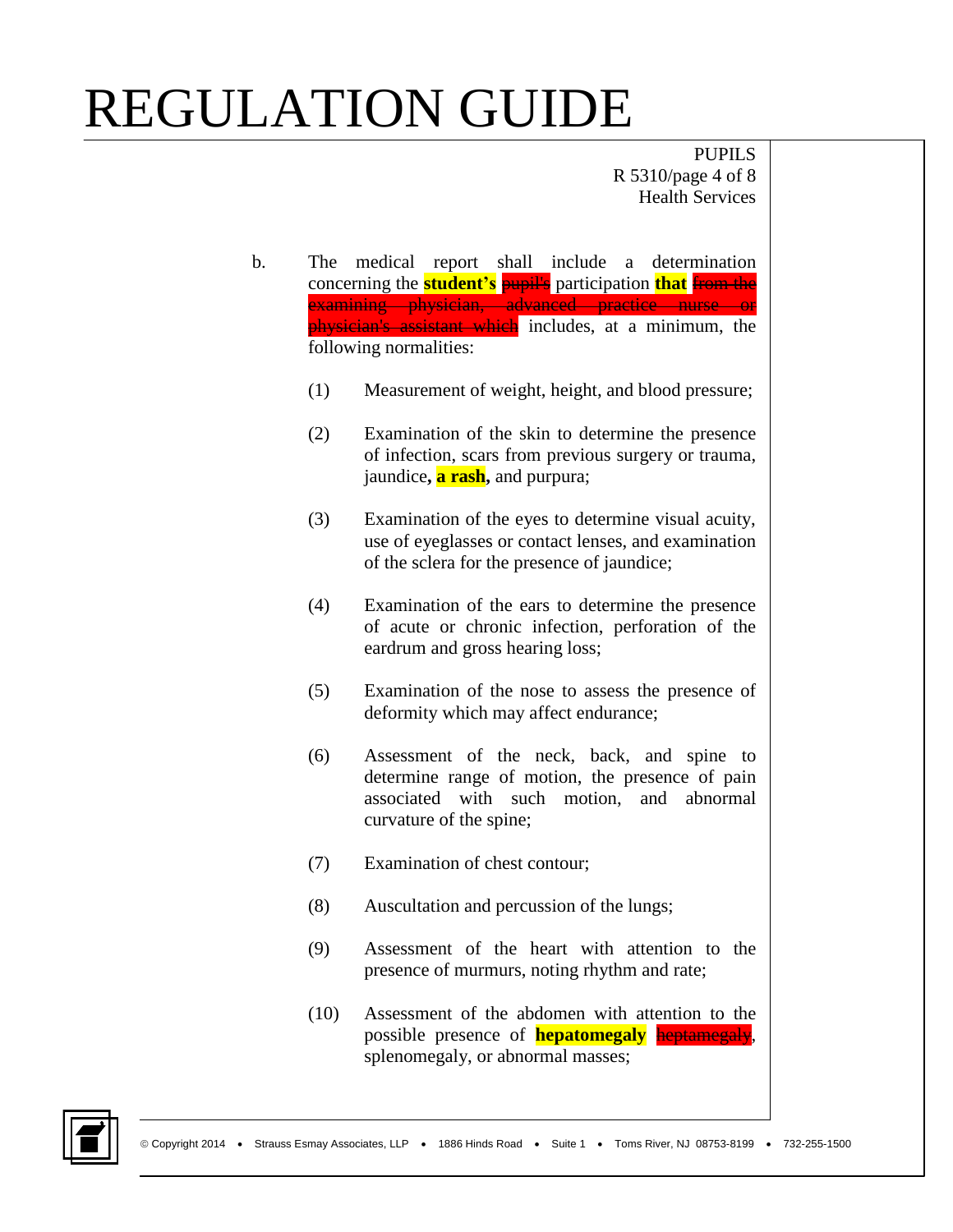PUPILS R 5310/page 5 of 8 Health Services

- (11) Examination of upper and lower extremities to determine abnormal mobility or immobility, deformity, instability, muscle weakness or atrophy, surgical scars and varicosities;
- (12) Examination of the testes to determine the presence and descent of testes, abnormal masses, or configurations, or hernia;
- (13) Assessment of physiological maturation; and
- (14) Neurological examination to assess balance and coordination.
- c. The medical report shall indicate **if** whether a **student** pupil is allowed or disallowed to participate in the required sports categories and **shall** must be completed and signed by the original examining physician, advanced practice nurse, or physician's assistant.
- **d.** An incomplete A form that is incomplete shall be returned to the **student's** pupil's medical home for completion **unless the school nurse can provide documentation to the school physician that the missing information is available from screenings completed by the school nurse or physician within the prior 365 days**.
- 3. Each **student** pupil whose medical examination was completed more than sixty days prior to the first practice session shall provide a health history update of medical problems experienced since the last medical examination. This shall be completed and signed by the parent  $(s)$  or legal guardian(s). The health history update shall include the following information:
	- a. Hospitalization/operations;
	- b. Illnesses;
	- c. Injuries;

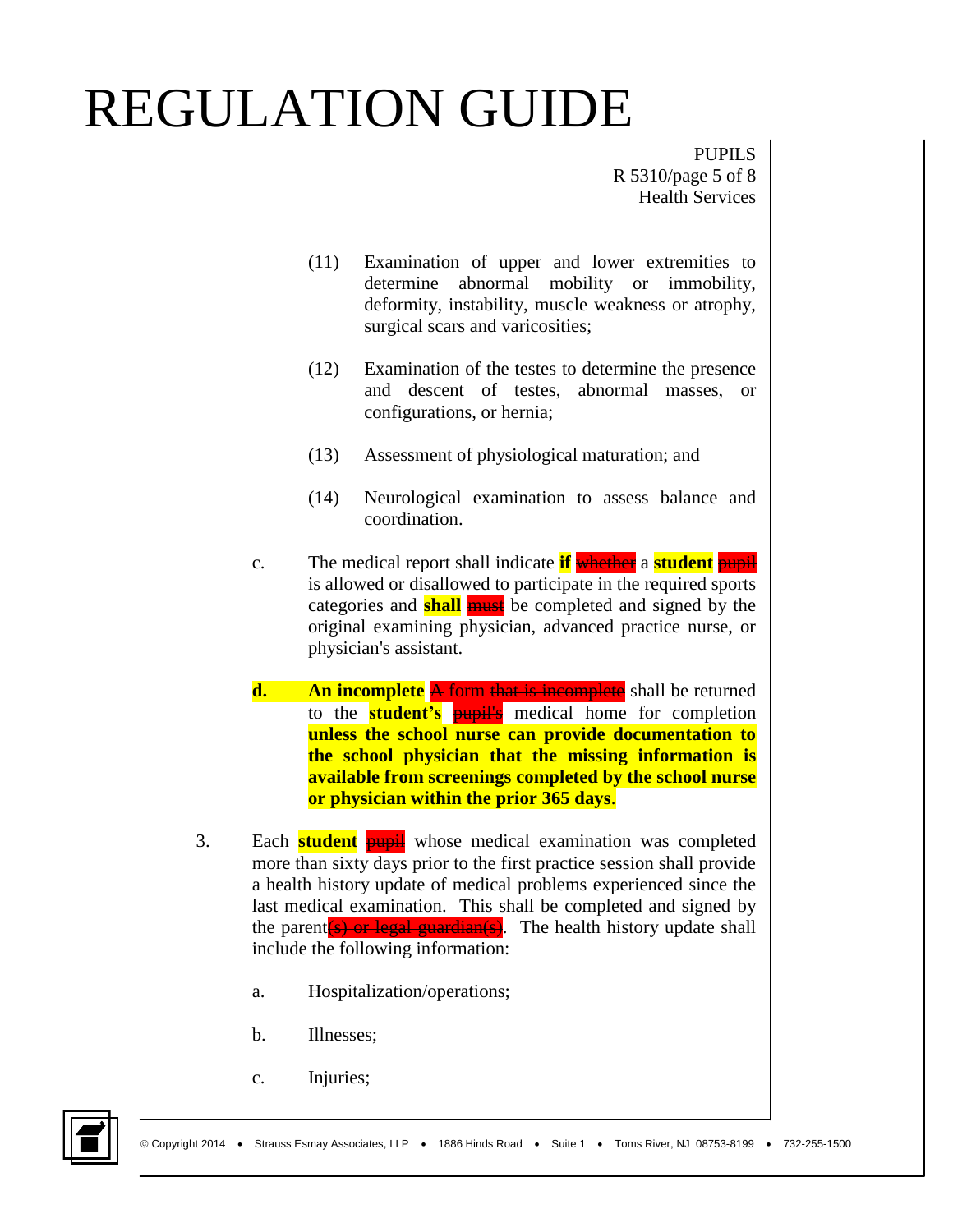PUPILS R 5310/page 6 of 8 Health Services

- d. Care administered by a physician of medicine or osteopathy, advanced practice nurse, or physician's assistant; and
- e. Medications.
- 4. Each school district shall provide **to the parent** written notification signed by the school physician to the parent(s) or legal guardian(s) stating approval of the **student's** pupil's participation in athletics based upon the medical report or the reasons for the school physician's disapproval of the **student's** pupil's participation.
- 5. A **student** pupil that **who** does not have a completed Athletic Preparticipation Physical Examination Form shall not be permitted to participate.
- D. Medical Examinations Upon Enrollment **in late** School
	- 1. The school district shall ensure that **students** pupils receive medical examinations upon enrollment **in** intervalsion. The **pP**arent(s) or legal guardian(s) shall be required to provide examination documentation of each **student pupil** within thirty days **upon** of enrollment in the enrolling into school.
	- 2. When a **student transfers pupil is transferring** to another school, **the sending each** school district shall ensure **the entryexamination** that pupil documentation of entry examination is forwarded to the **receiving** transfer school district pursuant to N.J.A.C. 6A:16-2.4(d).
	- 3. **Students** Pupils transferring into this school district from out-of-State or out-of-country may be allowed a thirty-day period in order to obtain entry examination documentation.
	- 4. The **school district** school nurse shall notify parents (s) or legal **guardian(s) through its website or other means about** of the importance of obtaining subsequent medical examinations of the **student pupil** at least once during each developmental stage: at early childhood (pre-school through grade three), pre-adolescence (grades four through six)**,** and adolescence (grades seven through twelve);**.**

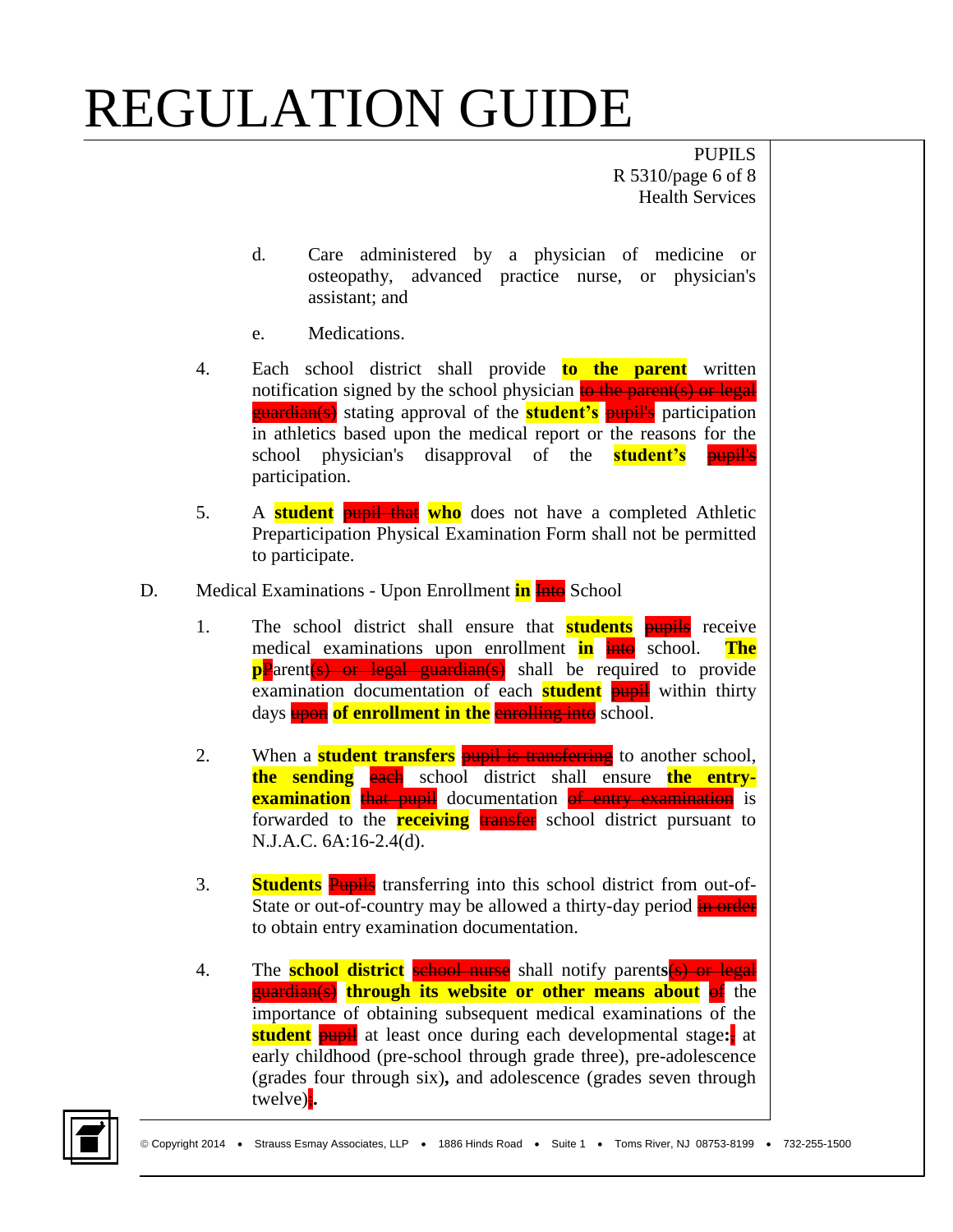PUPILS R 5310/page 7 of 8 Health Services

- E. Medical Examinations When **Students** Pupils Apply for Working Papers
	- 1. The school district shall ensure that a pupil receives medical examinations when applying for working papers. Pursuant to N.J.S.A. 34:2-21.7 and 21.**3**8, the school district **may provide** is responsible for the administration of **a** medical examinations for a **student pupil** pursuing a certificate of employment.
	- **2. A statement of physical fitness shall be signed by the school** physician unless the parent(s) or legal guardian(s) elects to obtain the examination at the pupil's medical home.
	- **2**3. The school district shall not be held responsible for the costs incurred by the parent(s) or legal guardian(s) who elects to obtain the **for** examination**s** at the **student's** pupil's medical home **or other medical provider(s)**.
- F. Medical Examinations For **t**The Purposes **o**Of **t**The Comprehensive Child Study Team Evaluation Pursuant **t**To N.J.A.C. 6A:14-3.4
	- 1. The school district shall ensure that **students** pupils receive medical examinations for the purposes of the **c**Comprehensive Child Study Team **e**Evaluation pursuant to N.J.A.C. 6A:14-3.4.
- G. Medical Examinations When **a**A **Student** Pupil **i**Is Suspected **o**Of Being Under **t**The Influence **o**Of Alcohol **oO**r Controlled Dangerous Substances pursuant to N.J.S.A. 18A:40A-12 and N.J.A.C. 6A:16-4.3
	- 1. If a **student pupil** who is suspected of being under the influence of alcohol or controlled dangerous substances is reported to the certified school nurse, the certified school nurse shall monitor the **student's pupil's** vital signs and general health status for emergent issues and take appropriate action pending the medical examination pursuant to N.J.A.C. 6A:16-4.3.
	- 2. No school staff shall interfere with a **student** pupil receiving a medical examination for suspicion of being under the influence of alcohol or controlled dangerous substances pursuant to N.J.A.C.  $6A:16-4.3$